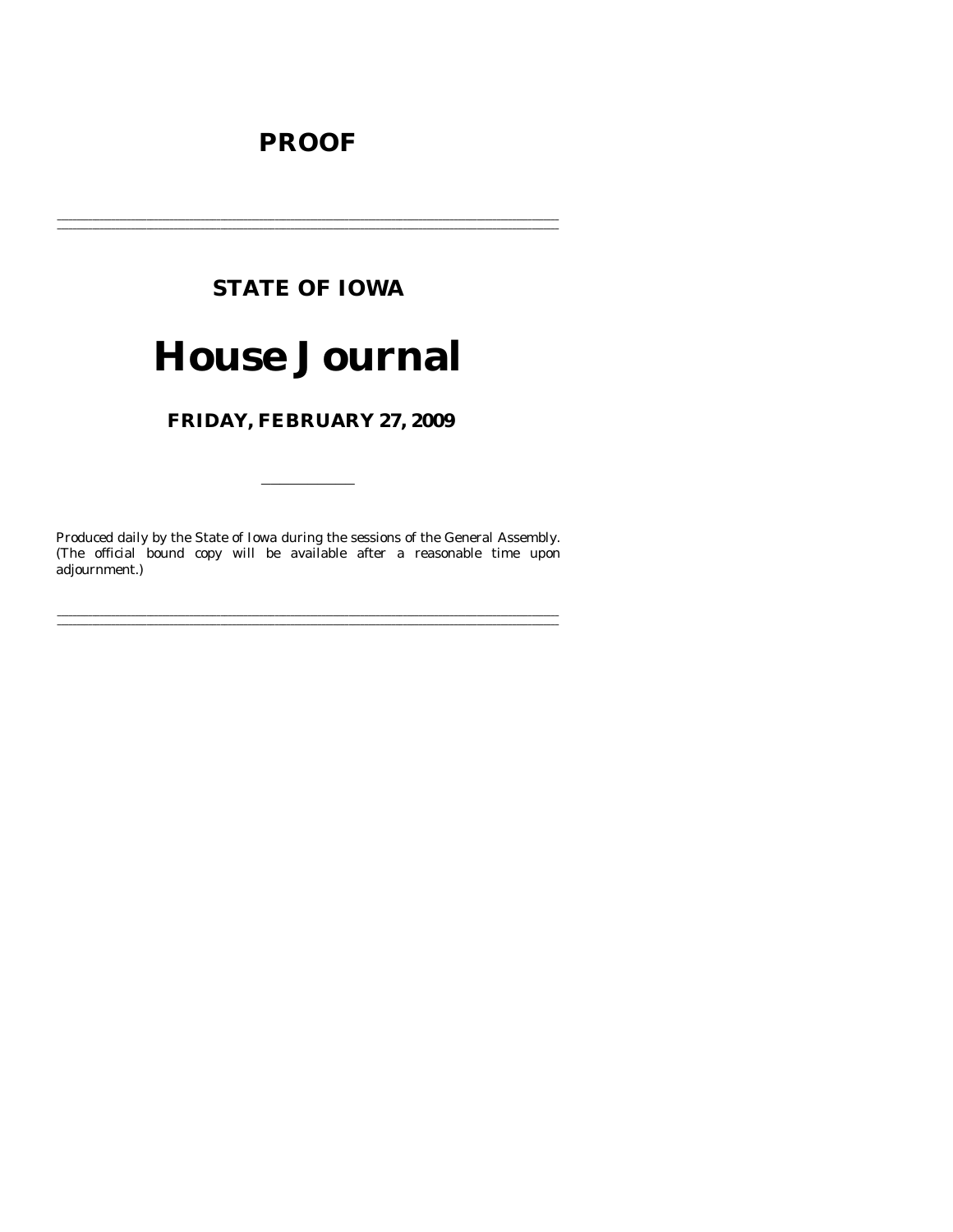# **JOURNAL OF THE HOUSE**

Forty-seventh Calendar Day - Thirty-first Session Day

Hall of the House of Representatives Des Moines, Iowa, Friday, February 27, 2009

 The House met pursuant to adjournment at 9:16 a.m., Reasoner of Union in the chair.

Prayer was offered by Mark Brandsgard, Chief Clerk of the House

# PLEDGE OF ALLEGIANCE

The Pledge of Allegiance was led by Chief Clerk Brandsgard.

The Journal of Thursday, February 26, 2009 was approved.

# INTRODUCTION OF BILLS

**[House File 462](http://coolice.legis.state.ia.us/Cool-ICE/default.asp?Category=billinfo&Service=Billbook&frame=1&GA=83&hbill=HF462)**, by Watts, Pettengill, Tymeson, Drake, Alons, Deyoe, Baudler, Hagenow, Sorenson, Forristall and Kaufmann, a bill for an act requiring disclosure of energy efficiency-related costs or expenses on utility bills.

Read first time and referred to committee on **commerce.** 

**[House File 463](http://coolice.legis.state.ia.us/Cool-ICE/default.asp?Category=billinfo&Service=Billbook&frame=1&GA=83&hbill=HF463)**, by Deyoe, a bill for an act providing authority to reallocate specified surcharge revenue otherwise payable to a joint E911 service board under certain circumstances.

Read first time and referred to committee on **public safety.** 

**[House File 464](http://coolice.legis.state.ia.us/Cool-ICE/default.asp?Category=billinfo&Service=Billbook&frame=1&GA=83&hbill=HF464)**, by Sands, a bill for an act relating to membership on joint E911 service boards.

Read first time and referred to committee on **public safety.** 

**[House File 465](http://coolice.legis.state.ia.us/Cool-ICE/default.asp?Category=billinfo&Service=Billbook&frame=1&GA=83&hbill=HF465)**, by Deyoe, a bill for an act authorizing the withholding of specified surcharge revenue otherwise payable to a joint E911 service board under certain circumstances.

Read first time and referred to committee on **public safety.**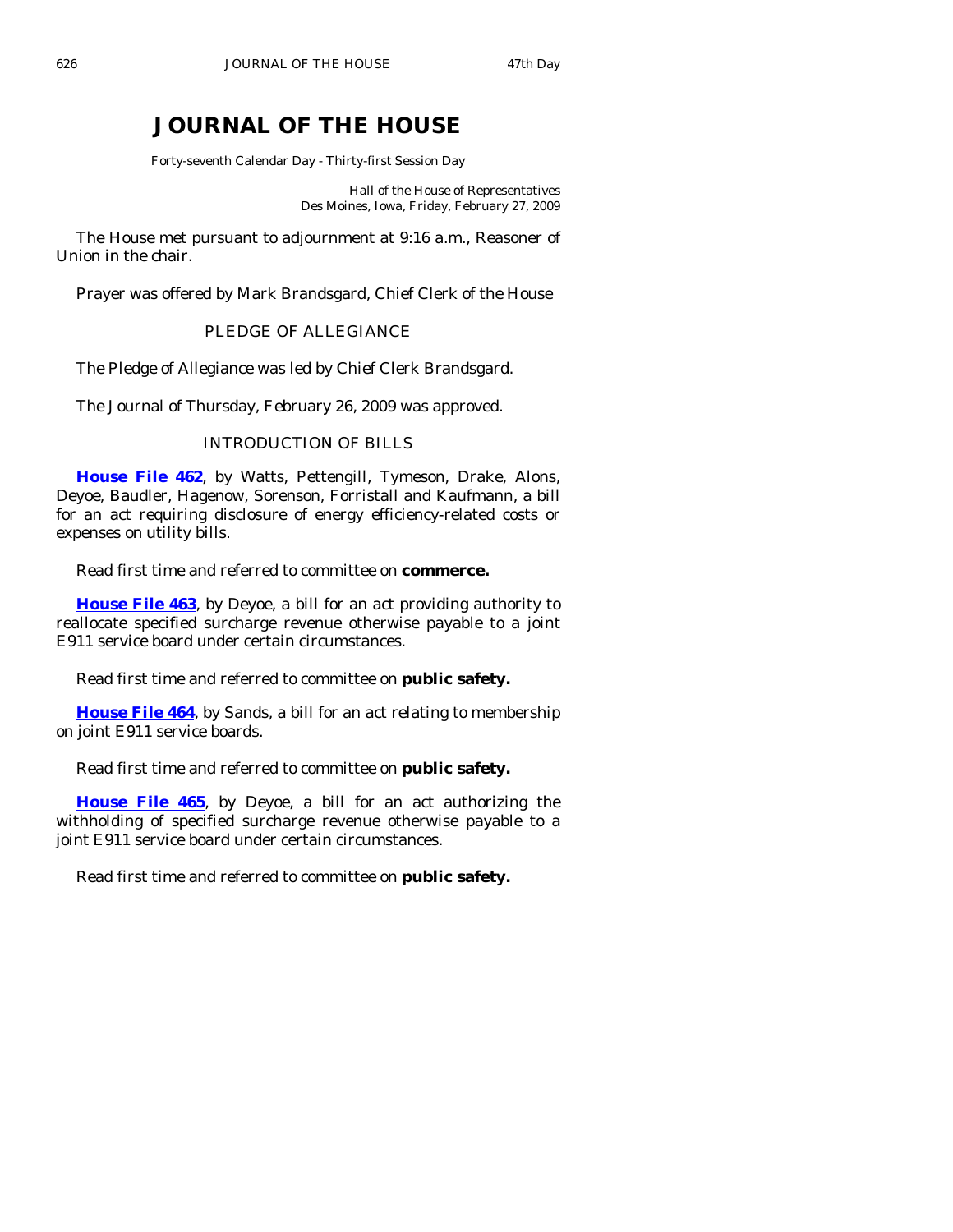**[House File 466](http://coolice.legis.state.ia.us/Cool-ICE/default.asp?Category=billinfo&Service=Billbook&frame=1&GA=83&hbill=HF466)**, by Rayhons, Forristall and De Boef, a bill for an act relating to the issuance of any sex deer hunting licenses to certain nonresident landowners and providing a fee and penalties.

Read first time and referred to committee on **natural resources.** 

**[House File 467](http://coolice.legis.state.ia.us/Cool-ICE/default.asp?Category=billinfo&Service=Billbook&frame=1&GA=83&hbill=HF467)**, by Schulte, a bill for an act providing for colocation of early care services available through the community empowerment initiative.

Read first time and referred to committee on **state government.** 

**[House File 468](http://coolice.legis.state.ia.us/Cool-ICE/default.asp?Category=billinfo&Service=Billbook&frame=1&GA=83&hbill=HF468)**, by committee on environmental protection, a bill for an act creating an unsewered community revolving loan program and fund.

Read first time and placed on the **calendar.** 

**[House File 469](http://coolice.legis.state.ia.us/Cool-ICE/default.asp?Category=billinfo&Service=Billbook&frame=1&GA=83&hbill=HF469)**, by committee on education, a bill for an act relating to licensing fees retained by the board of educational examiners and providing an effective date.

Read first time and placed on the **calendar.** 

**[House File 470](http://coolice.legis.state.ia.us/Cool-ICE/default.asp?Category=billinfo&Service=Billbook&frame=1&GA=83&hbill=HF470)**, by Whitaker, a bill for an act relating to reserve certified peace officers and training requirements.

Read first time and referred to committee on **public safety.** 

**[House File 471](http://coolice.legis.state.ia.us/Cool-ICE/default.asp?Category=billinfo&Service=Billbook&frame=1&GA=83&hbill=HF471)**, by Upmeyer, L. Miller, Heaton, Forristall, Soderberg, Baudler, Schulte, Alons, Rayhons, Tymeson, Pettengill, Drake, Deyoe, Raecker, Grassley, Cownie, Hagenow, Wagner, Huseman, Arnold, Van Engelenhoven, Worthan, Sweeney, Tjepkes, Koester and Paulsen, a bill for an act relating to the development and implementation of uniform billing codes for third-party payors and health care providers.

Read first time and referred to committee on **commerce.**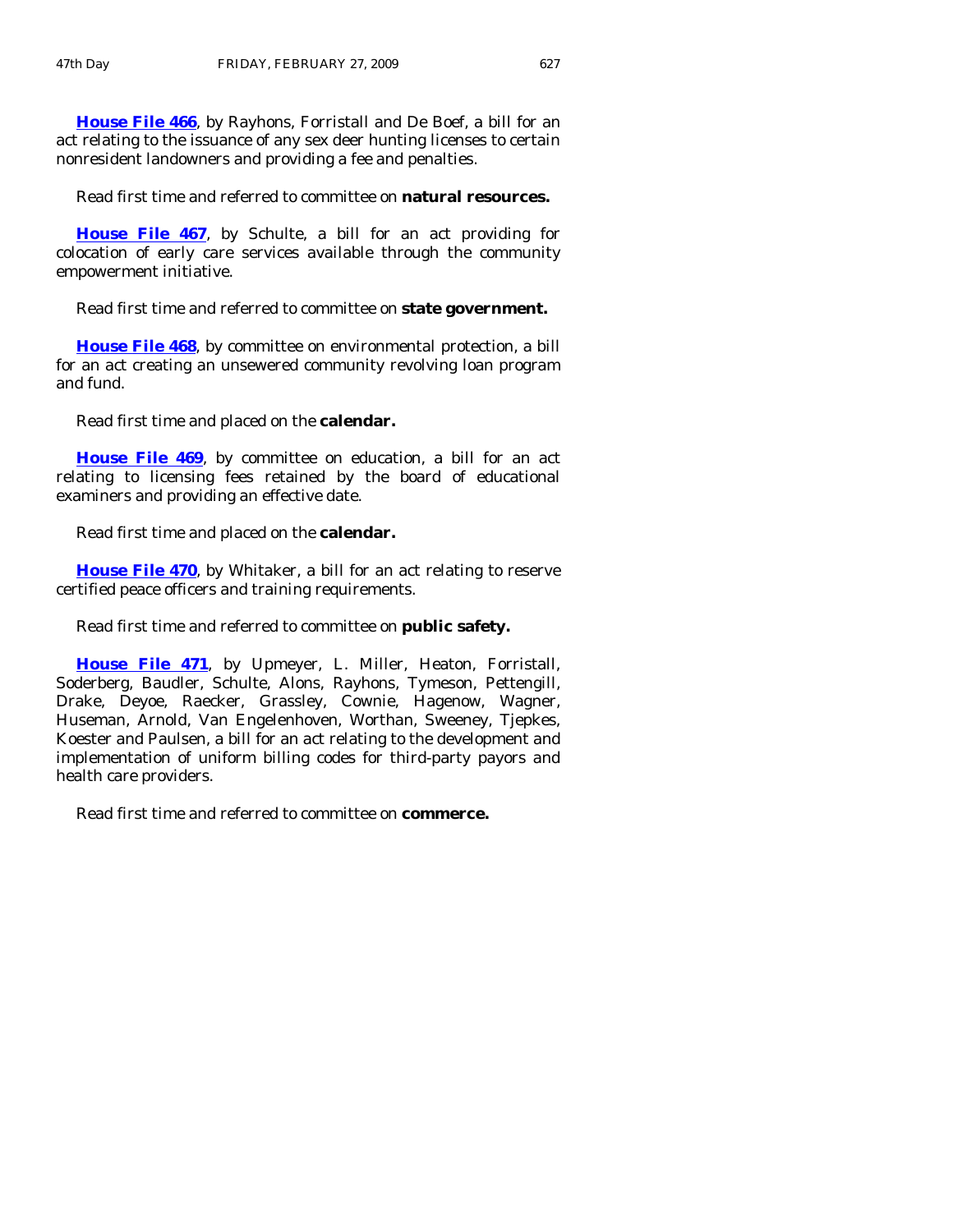**[House File 472](http://coolice.legis.state.ia.us/Cool-ICE/default.asp?Category=billinfo&Service=Billbook&frame=1&GA=83&hbill=HF472)**, by Marek, a bill for an act providing for the powers and duties of the Iowa soybean association's board of directors.

Read first time and referred to committee on **agriculture.** 

**[House File 473](http://coolice.legis.state.ia.us/Cool-ICE/default.asp?Category=billinfo&Service=Billbook&frame=1&GA=83&hbill=HF473)**, by Roberts, a bill for an act relating to the redemption of empty beverage containers by persons operating a redemption center.

 Read first time and referred to committee on **environmental protection.** 

**[House File 474](http://coolice.legis.state.ia.us/Cool-ICE/default.asp?Category=billinfo&Service=Billbook&frame=1&GA=83&hbill=HF474)**, by Bukta, a bill for an act modifying the maximum probationary period for police dispatchers and fire fighters.

Read first time and referred to committee on **state government.** 

**[House File 475](http://coolice.legis.state.ia.us/Cool-ICE/default.asp?Category=billinfo&Service=Billbook&frame=1&GA=83&hbill=HF475)**, by committee on state government, a bill for an act making technical changes to the laws relating to elections and voter registration, making a penalty applicable, and including effective date and applicability date provisions.

Read first time and placed on the **calendar.** 

**[House File 476](http://coolice.legis.state.ia.us/Cool-ICE/default.asp?Category=billinfo&Service=Billbook&frame=1&GA=83&hbill=HF476)**, by Windschitl, a bill for an act requiring schools to hold an assembly on or about September 11 each year to educate students about the sacrifices of current and past military service persons.

Read first time and referred to committee on **education.** 

**[House File 477](http://coolice.legis.state.ia.us/Cool-ICE/default.asp?Category=billinfo&Service=Billbook&frame=1&GA=83&hbill=HF477)**, by committee on commerce, a bill for an act relating to declaration of value forms for the conveyance of real estate by making social security numbers and tax identification numbers confidential.

Read first time and placed on the **calendar.** 

**[House File 478](http://coolice.legis.state.ia.us/Cool-ICE/default.asp?Category=billinfo&Service=Billbook&frame=1&GA=83&hbill=HF478)**, by committee on commerce, a bill for an act relating to health insurance coverage for diabetes self-management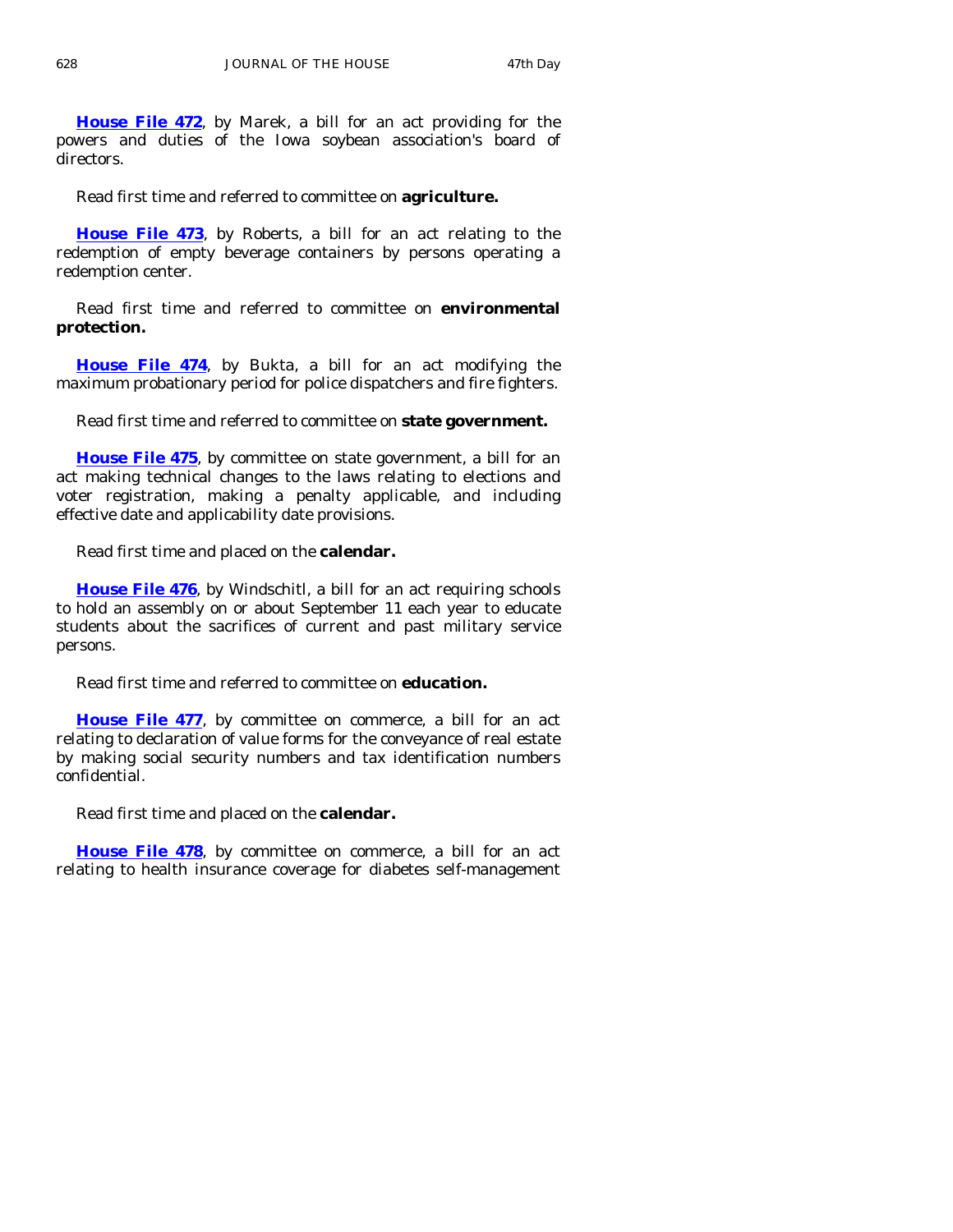training and education programs and providing effective and applicability dates.

Read first time and placed on the **calendar.** 

**[House File 479](http://coolice.legis.state.ia.us/Cool-ICE/default.asp?Category=billinfo&Service=Billbook&frame=1&GA=83&hbill=HF479)**, by Ford, a bill for an act expanding access to the Iowa communications network by adding classifications of eligible users of the network.

 Read first time and referred to committee on **government oversight.** 

**[House File 480](http://coolice.legis.state.ia.us/Cool-ICE/default.asp?Category=billinfo&Service=Billbook&frame=1&GA=83&hbill=HF480)**, by Palmer, a bill for an act relating to the entry upon land by a surveyor for land survey purposes.

Read first time and referred to committee on **local government.** 

**[House File 481](http://coolice.legis.state.ia.us/Cool-ICE/default.asp?Category=billinfo&Service=Billbook&frame=1&GA=83&hbill=HF481)**, by committee on transportation, a bill for an act providing an excess weight allowance for special trucks hauling distillers grains.

Read first time and placed on the **calendar.** 

**[House File 482](http://coolice.legis.state.ia.us/Cool-ICE/default.asp?Category=billinfo&Service=Billbook&frame=1&GA=83&hbill=HF482)**, by Frevert, a bill for an act relating to health care coverage for registered nurse first assistant benefits or services.

Read first time and referred to committee on **commerce.** 

**[House File 483](http://coolice.legis.state.ia.us/Cool-ICE/default.asp?Category=billinfo&Service=Billbook&frame=1&GA=83&hbill=HF483)**, by Ford, a bill for an act relating to first offense operating-while-intoxicated offenses and the installation of ignition interlock devices.

Read first time and referred to committee on **public safety.** 

**[House File 484](http://coolice.legis.state.ia.us/Cool-ICE/default.asp?Category=billinfo&Service=Billbook&frame=1&GA=83&hbill=HF484)**, by Ford, a bill for an act relating to the testing of licensed mechanical professionals and providing an effective date.

Read first time and referred to committee on **state government.** 

**[House File 485](http://coolice.legis.state.ia.us/Cool-ICE/default.asp?Category=billinfo&Service=Billbook&frame=1&GA=83&hbill=HF485)**, by Ford, a bill for an act increasing civil penalties for certain consumer fraud violations.

Read first time and referred to committee on **judiciary.**